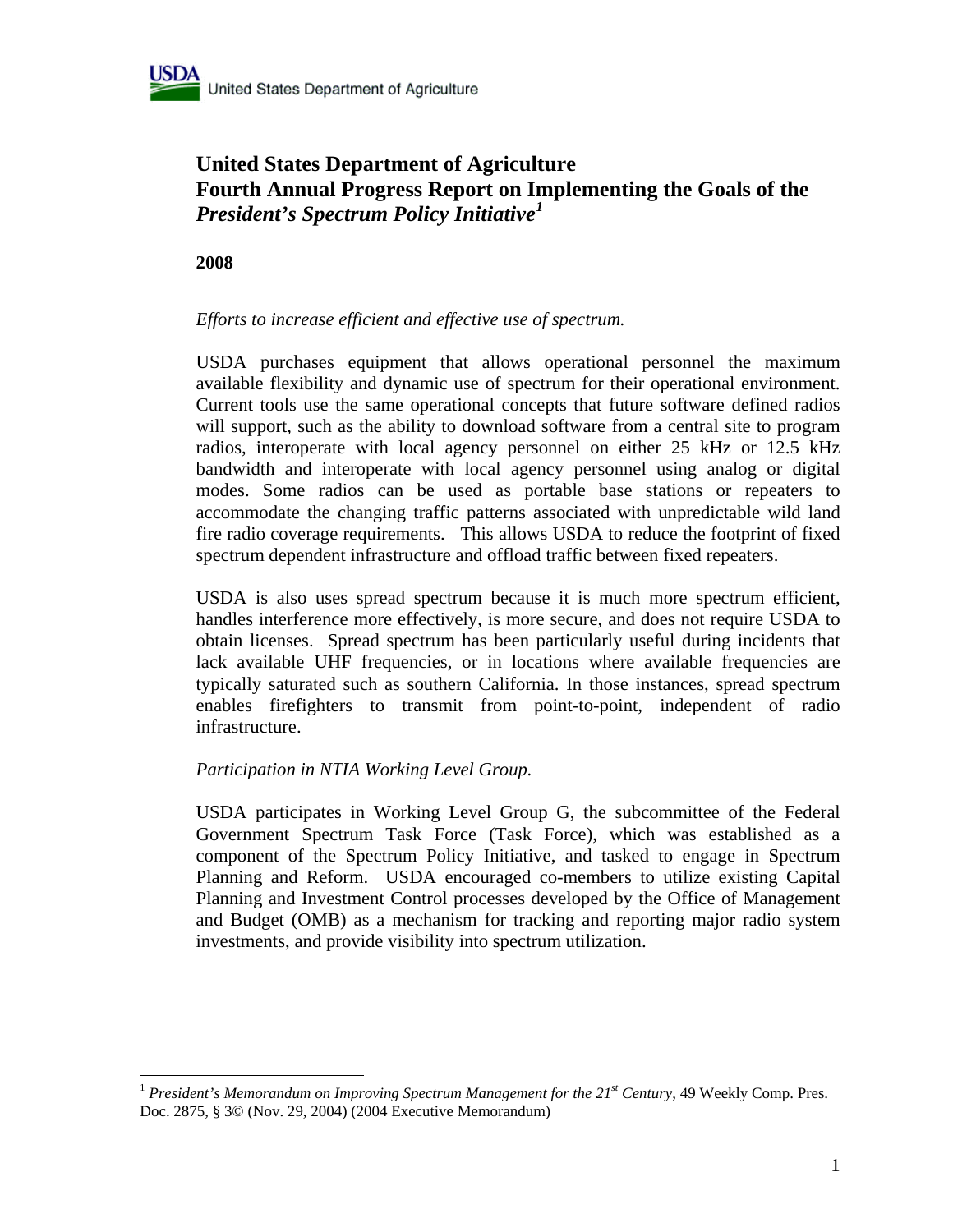

# *Spectrum sharing with federal or state and local agencies.*

USDA has been sharing spectrum with other federal, state, local and tribal agencies for many years. In fact, representatives of the National Interagency Fire Center (NIFC) believe they have maximized sharing opportunities by establishing Memorandums of Understanding at every level of the government throughout the country. NIFC representatives recently indicated that sharing today goes beyond government agencies. Increasingly, federal personnel are sharing frequencies with contractors and local cooperators who support the firefighting effort.

Since USDA firefighting is one of few Federal "first responder" operations, and the need for multiple-organization and cross-jurisdictional communications is critical from the onset of each incident, the Department promotes approaches and technologies that maximize interoperability. Sharing spectrum and radios with federal, state, local and industry partners is the single best short-term approach for USDA to achieve spectrum efficiency today. In many remote parts of the country, USDA's spectrum dependent radio infrastructure is the only telecommunications technology available for shared use when fighting wild land fires. Where cooperators are unable to furnish their own radios with USDA assigned frequencies, USDA distributes radios from a national cache, which are returned and refurbished after each incident. Where feasible, USDA is installing Radio Control over Internet Protocol (RCoIP) connected to landline circuits to replace microwave links. USDA is moving toward the use of Radio over Internet Protocol (RoIP) to promote interoperability, and allow the bureaus to more effectively use existing frequency assignments. USDA supports the concept of next-generation software defined radios because they are ideally suited to wild land firefighting operations that are unpredictable and cross geographic and jurisdictional boundaries instantaneously, without warning.

USDA is committed to working closely with the Department of Interior (DOI) to improve radio support services and frequency management; and integrate business processes and policies. USDA and DOI personnel share field offices, and some firefighters work for both organizations. The Chief Information Officers of both agencies met with radio managers and firefighters at the jointly run National Interagency Fire Center located in Boise, Idaho in late August to identify what issues need to be addressed in order to improve information technology support for wild land firefighting operations.

# *Use of commercial services.*

USDA has replaced many links between dispatcher systems and remote radio system controller sites with commercial landlines. These conversions result in a lower totalcost-of-ownership and save the USDA \$4K per system annually, since USDA is no longer paying the recurring labor and equipment costs for maintaining, upgrading and replacing repeaters used for wireless links. USDA plans to continue this conversion